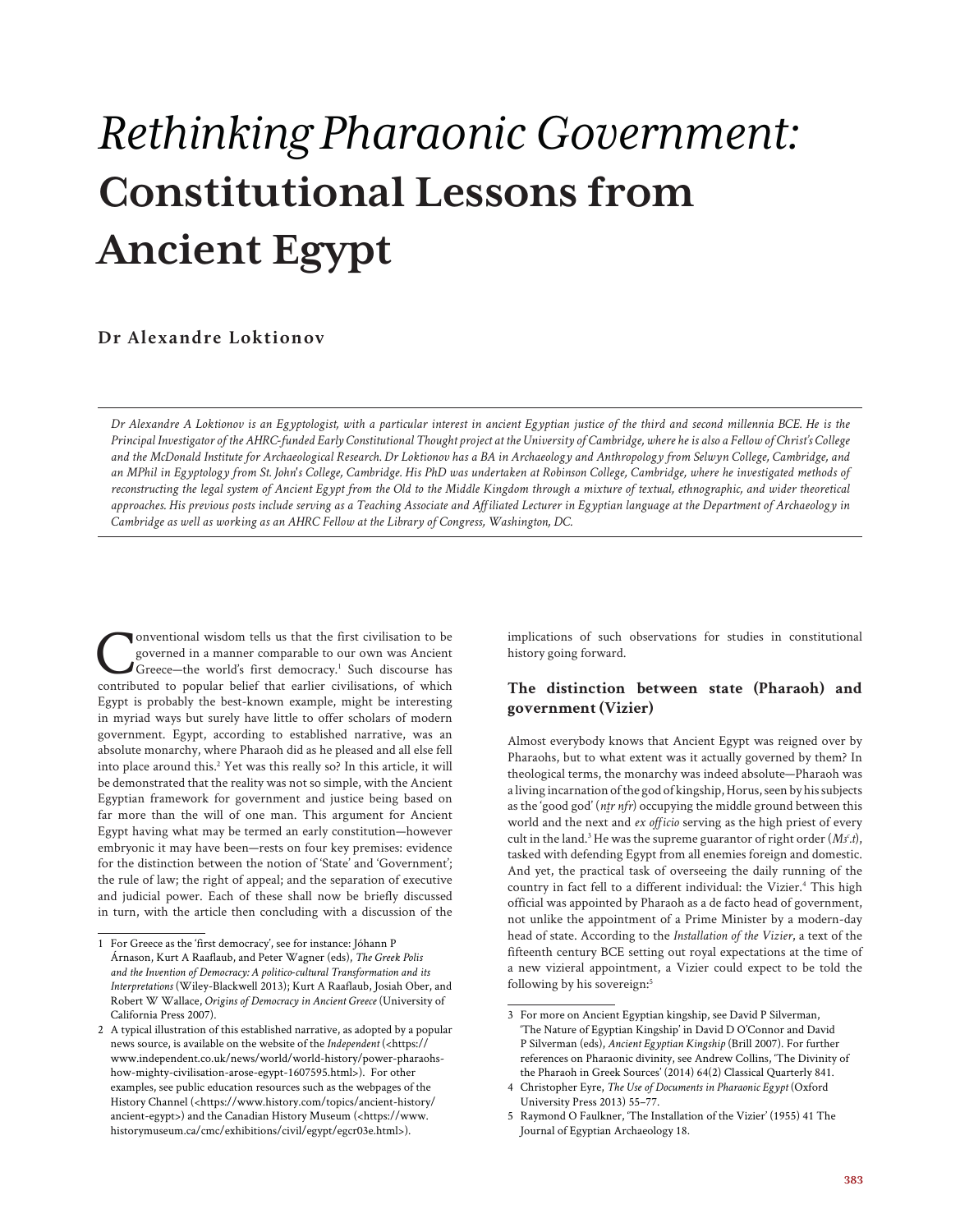Look to the office of the Vizier, be vigilant concerning all that is done in it, for it is the mainstay of the entire land. Now as for the Vizierate, it certainly is not pleasant; indeed it is as bitter as gall. See, he is copper enclosing the gold of his master's house.

Thus, this text paints a picture where Pharaoh appreciates the unpleasantness of the job of governing the country, and offloads it onto his Vizier—the metaphorical 'copper' which serves to protect the 'gold' which is Pharaoh himself. In so doing, Pharaoh presumably freed up time which could be spent on his other prerogatives, such as foreign conquest, building work, and religious observances. However, this did not mean that the work of Pharaoh and Vizier became disjointed, with the latter being duty-bound to regularly report to the former. Clear evidence for this can be found in another text of the same period, the *Duties of the Vizier*, which states that a Vizier was obliged to act as follows:<sup>6</sup>

He shall enter to greet the Lord [Pharaoh] each day when the affairs of the Two Lands [all Egypt—Upper and Lower Egypt] have been reported to him in his residence. He shall enter the Great House [royal residence] when the Overseer of the Treasury has drawn up at his position.

Here, one sees not only that the head of state was supposed to meet the head of government every day, but that this was done in the presence of the chief financial official too. Therefore, although Pharaoh was not running the government himself, he was effectively at arm's length from it and could presumably move to replace it if he so wished. While one must naturally highlight that the reality may not have been as strictly regimented as the text might suggest, the significance of this finding is nonetheless profound. It points to the Egyptians already distinguishing between the notion of state (and its head) and government (and its head): government was subordinate to state, but not synonymous with it. This observation is of profound importance, given that this distinction serves as a cornerstone of most constitutional regimes today.

## **The rule of law**

The idea of the 'rule of law'—society governed by strictly defined concepts rather than the arbitrary wishes of individuals—is often put forward as a bulwark of modern governmental principles.<sup>7</sup> An early form of this appears to have existed in Ancient Egypt, with the Egyptian language possessing a specific word, *hp*, denoting law as an abstract notion.<sup>8</sup> By the early second millennium BCE, this word was mentioned in numerous texts, with papyri exhorting litigants to act 'in accordance with the law' and stelae of royal officials emphasising how their owners upheld the law.<sup>9</sup> Breakdown of the law was considered a symptom of societal chaos and indeed a manifestation of the collapse of the state itself: for instance, in the *Admonitions of Ipuwer*, a text of the mid-second millennium BCE which paints a fictitious picture of what the collapse of Egyptian civilisation might look like, the following lines can be found:<sup>10</sup>

The laws of the state bureau are thrown out; verily one passes over them in the public places and wretches are destroying [them] therein, in the middle of the streets.

Moreover, there is ample evidence to suggest that such laws were not simply ill-defined traditions or customs based wholly on precedent, but rather—at least in certain contexts—concrete provisions set down in writing. Particularly notable compendia of these are the decree stelae of Horemheb and Seti I, Pharaohs of the thirteenth century BCE who released sets of legislation that are preserved to this day, and which would have been accessible for reading by any literate Egyptian in antiquity.<sup>11</sup> These surviving examples are mostly associated with regulating the activities of state officials, and with curbing abuse of office. A representative example of a law found in these texts might be:<sup>12</sup>

As for any soldier regarding whom it is heard that he still continues to confiscate animal hides right up to the present day [ie after the promulgation of the decree], law will be enforced against him by smiting him with 100 blows and five open wounds, together with taking away the animal hide which he seized for himself by theft.

Here, one can see punishment prescribed in meticulous detail, and designed to combat a very specific offense—in this case, misappropriation of animal hides by the military—which leaves little room for informal interpretation. It should be noted also that there are numerous less sanguinary examples, for instance in relation to land apportionment, and these too are characterised by a high degree of prescriptiveness. They might be typified by this passage from the *Duties of the Vizier*: 13

As for anyone who will make petition to the Vizier regarding fields, he will order him to him[self], in addition to listening to the overseer of farmlands and the judicial council. He should allow a delay for him consisting of two months for his fields in Upper and Lower Egypt. However, as for his fields which are near to the Southern City [Thebes] and to the royal residence, he should allow a delay for him consisting of three days, as that which is in the law. He should hear every petitioner in accordance with this law, which is in his hand.

Texts of this sort point to the presence of a sophisticated body of law, available for consultation when required, and even the highest officials were apparently required to act in accordance with it. These laws, even if not well-known today for reasons of

<sup>6</sup> After Guido PF van den Boorn, *The Duties of the Vizier: Civil Administration in the Early New Kingdom* (Kegan Paul International 1988) 55. The translation has been edited for clarity by the present writer.

<sup>7</sup> See for instance José M Maravall (ed), *Democracy and the Rule of Law*  (Cambridge University Press 2009) and Jean Hampton, 'Democracy and the Rule of Law' (1994) 36 Nomos 13.

<sup>8</sup> For *hp* in earlier periods of Egyptian history, see Adeline Bats, 'La Loi-hp au Moyen Empire' (2014) 1 Nehet 95. For later periods, see Charles F Nims, 'The Term Hp, "Law, Right" in Demotic' (1948) 7(4) Journal of Near Eastern Studies 243.

<sup>9</sup> Alexandre A Loktionov, 'The Development of the Justice System in Ancient Egypt from the Old to the Middle Kingdom' (PhD dissertation, University of Cambridge 2019) <https://doi.org/10.17863/CAM.39378> 121–124.

<sup>10</sup>Translation based on Wolfgang Helck, *Die "Admonitions" Pap*. Leiden I 344 recto (Harrassowitz Verlag 1995) 29, B53.

<sup>11</sup>For the Horemheb text, see Jean-Marie Kruchten, *Le Décret d'Horemheb* (Éditions de l'Université de Bruxelles 1981). For the Seti I text, see William F Edgerton, 'The Nauri Decree of Seti I: A Translation and Analysis of the Legal Portion' (1947) 6(4) Journal of Near Eastern Studies 219.

<sup>12</sup>Translation based on Kruchten (n 11) 83.

<sup>13</sup>After van den Boorn (n 6) 146–47, R17–R19. The translation has been edited for clarity by the present writer.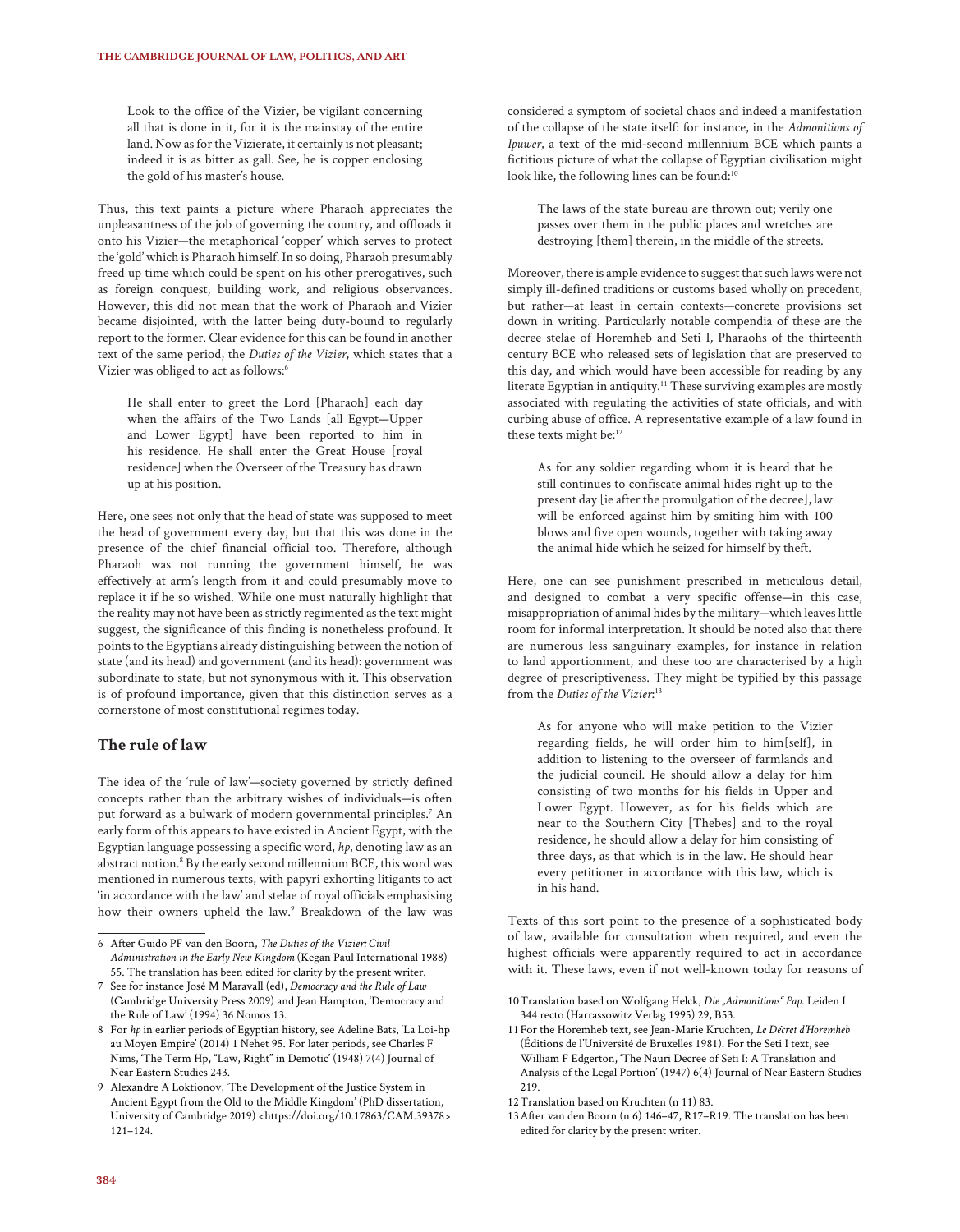limited preservation, seem to have covered a very wide variety of situations and provided a framework both for the consistent operation of the justice system as a whole and for accountability of holders of public offices specifically. While Egyptian society undoubtedly had mechanisms of informal conflict resolution too, it nonetheless seems clear that an early sense of the rule of law did exist.

#### **The right of appeal**

Another important element of most modern judicial systems is the right to appeal,<sup>14</sup> and this too existed in Ancient Egypt, if in a somewhat basic form. If a plaintiff was dissatisfied with the justice dispensed at initial hearing, there was scope for going to higher authority. The most detailed recorded case is that found on the walls of the thirteenth-century-BCE tomb chapel of Mose at Memphis. The narrative tells of the tomb owner's family being dispossessed of their rightful land by judicial error at local level, with the case then being heard on appeal in a more senior 'great court' and ultimately taken up to the Vizier himself.15 However, while the most detailed, that is not the best-known example of Ancient Egyptian judicial appeal. That distinction falls to the storyline of the *Tale of the Eloquent Peasant.* In this fictional account of the early second millennium BCE, widely accepted as one of the masterpieces of Ancient Egyptian literature, a righteous peasant is subjected to a quasi-judicial act of robbery by Nemtynakht, a corrupt official of the local governor.<sup>16</sup> After Nemtynakht impounds the peasant's donkey caravan of goods on a false pretext, the text describes subsequent events as follows:17

And so this peasant spent ten days making petition to this Nemtynakht, but he ignored it. This peasant then proceeded to go to Heracleopolis [the local capital] to petition to the Great Steward [local governor] Meru's son Rensi, and he found him emerging from the door of his house.

Thus, the peasant is allowed to appeal to higher judicial authority after his initial complaint is thrown out, and it appears that he is able to locate that higher authority with relative ease. While the composition is a work of fiction, an analysis of its content, work and terminology has demonstrated that it is highly likely to reflect genuine judicial practice at the time, thereby bolstering the evidence for appeals being an important part of the legal landscape.18 In the story, the peasant ultimately wins his appeal—which may perhaps be taken as a literary highlighting of the importance of cases being reviewed for redress of grievance.

Moreover, there is evidence to suggest that the stakes could rise far higher in the appellate setting, addressing the right to life itself. In *Papyrus Amherst*, a twelfth-century-BCE summary of the trials of tomb robbers accused of desecrating royal and elite burials in the Theban necropolis, allusion is made to:<sup>19</sup>

Thieves of the pyramid of the god [ie royal tomb] who are missing, whom the chief priest … is to transport as detainees in the great detention pen … together with their fellow thieves until Pharaoh our lord determines their punishment.

Here, the missing thieves have already been found guilty and sentenced earlier in the trial, and they are to be rounded up and placed on what may be termed remand alongside other convicts. However, although there can be no doubt that these individuals have already been sentenced to death,<sup>20</sup> the case has now gone to Pharaoh for final review. The implication is therefore that Pharaoh had the power to commute sentence on appeal, effectively meaning that the Egyptians had a parole mechanism as early as the second millennium BCE. This adds further nuance to our understanding of the right to appeal in this ancient society, cementing its place in legal history as a pioneer in a form of judicial practice that is still clearly recognisable today.

#### **Separation of executive and judicial power**

The last of the four strands of modern constitutional thought explored in this article is the weighty matter of the separation between judicial power and the executive branch, including law enforcement.<sup>21</sup> In Ancient Egypt, it appears that such a notion already existed, with the *Duties of the Vizier* addressing the issue as follows:<sup>22</sup>

It is not permissible that any official have power over dispensing justice in his own administrative office. If a major accusation emerges against one of the subordinate officials in his office, he [the chief official] will make sure that the accused is taken to court, it being the Vizier who will punish him in line with his transgression.

Thus, at least based on this text, it would appear that there was a clear separation between subordination at work based on obedience to executive authority, and due legal process. Simply belonging to the executive authority was not a valid reason to be a judge. Indeed, a similar view is attributed to Pharaoh himself in the *Turin Judicial Papyrus* of the twelfth century BCE, with Ramesses III expressly stepping back from involvement in a trial of conspirators who

<sup>14</sup>See for instance: Marc M Arkin, 'Rethinking the Constitutional Right to a Criminal Appeal' (1992) 503 UCLA Law Review 503; Alex S Ellerson, 'The Right to Appeal and Appellate Procedural Reform' (1991) 91(2) Columbia Law Review 373.

<sup>15</sup>Gaballa A Gaballa, *The Memphite Tomb-Chapel of Mose* (Aris & Phillips 1977) 22–25.

<sup>16</sup>For an edition of the Egyptian text, complete with variants, see Richard B Parkinson, *The Tale of the Eloquent Peasant* (Griffith Institute 1991). For a convenient translation, see Vincent A Tobin, 'The Tale of the Eloquent Peasant' in William K Simpson (ed), *The Literature of Ancient Egypt* (third edn, Yale University Press 2003) 25–44.

<sup>17</sup>Translation by present writer after transcription in Parkinson (n 16) 14, B1(62)–B1(66).

<sup>18</sup>Nili Shupak, 'A New Source for the Study of the Judiciary and Law of Ancient Egypt: "The Tale of the Eloquent Peasant"' (1992) 51(1) Journal of Near Eastern Studies 1.

<sup>19</sup>Translation by present writer after transcription in Jean Capart, Alan H Gardiner, and Baudoin van de Walle, 'New Light on the Ramesside Tomb-Robberies' (1936) 22(2) Journal of Egyptian Archaeology pl XVI, 4(10)–4(11). The translation given in the present article is abridged for clarity, with lengthy titles and location designations removed.

<sup>20</sup>David Lorton, 'The Treatment of Criminals in Ancient Egypt: Through the New Kingdom' (1977) 20(1) Journal of the Economic and Social History of the Orient 2, 31–32.

<sup>21</sup>For scholarship stressing the importance of this in modern societies, see for instance: Jeremy Waldron, 'Separation of Powers in Thought and Practice' (2013) 54 Boston College Law Review 433 and Eli M Salzberger, 'A Positive Analysis of the Doctrine of Separation of Powers' (1993) 13(4) International Review of Law and Economics 349.

<sup>22</sup>After van den Boorn (n 6) 77–78, R8–R9. The translation has been edited for clarity by the present writer.